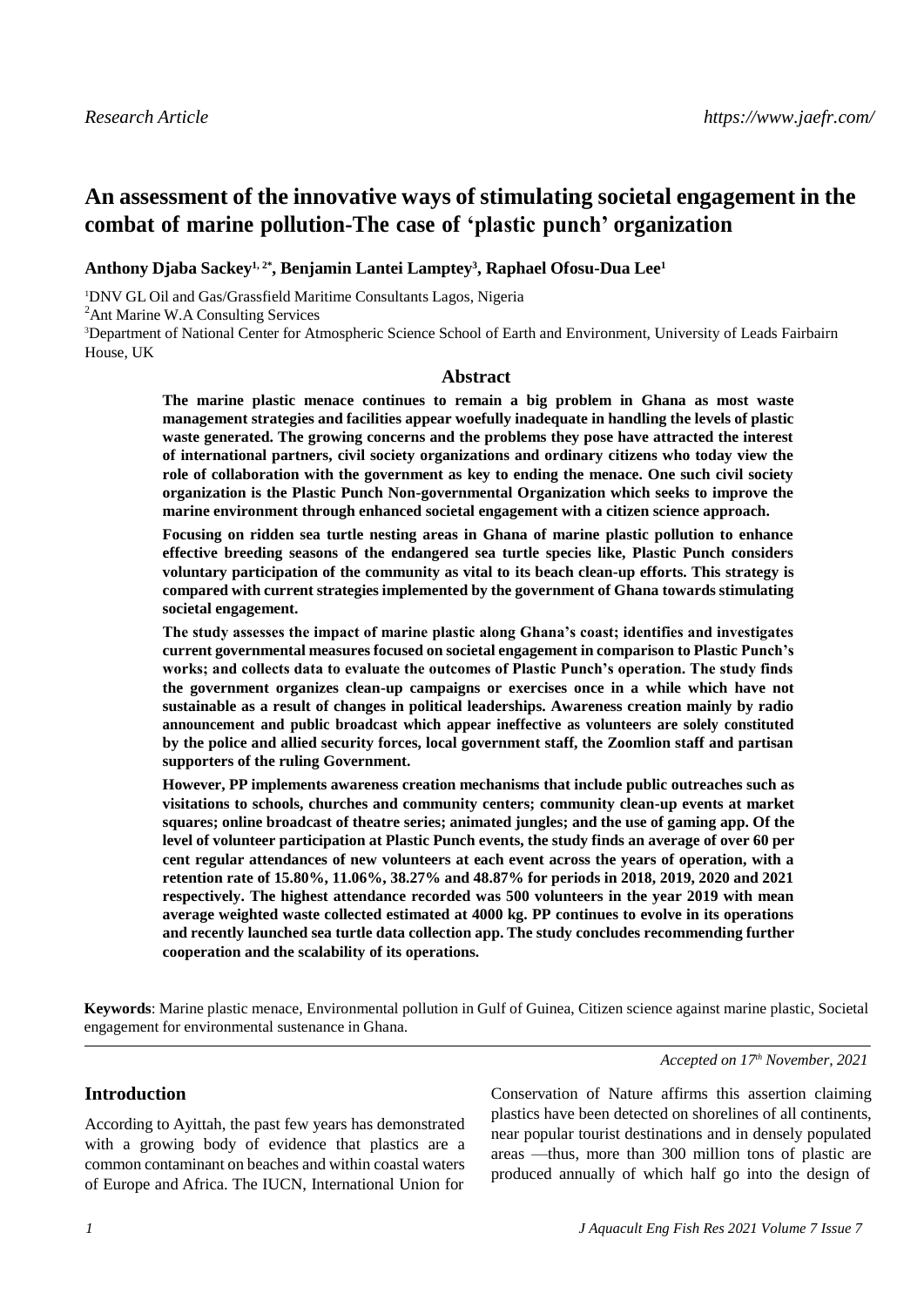*Citation: Anthony DS, Benjamin LL, Raphael OL. An assessment of the innovative ways of stimulating societal engagement in the combat of marine pollution-The case of 'plastic punch' organization. J Aquacult Eng Fish Res 2021; 7(7)*

single use items such as shopping bags, cups and straws. According to Ayittah and IUCN, plastics are synthetic organic substances that are the outcome of chemical reactions resulting from petroleum. Due to plastic's lightweight, strong and malleable nature for modification into other artifacts at such a cheap cost, Ghana— a developing nation enjoined with developed nations around the world, finds this single commodity economically empowering as waste generated from plastic amounts to 1,980 tons out of the 11000 tons of waste produced. In Ghana, the management of plastic waste continues to remain a major national concern as plastic bags and other plastic products show up everywhere, including the oceans. The issue continues to draw international concern as is evident in the collaboration between Germany and Ecuador to host this year's International Ministerial Conference –seeking to address marine litter and plastic pollution scheduled for September. It is unclear if Ghana as a country has a strategic policy dealing with the plastic menace. And if it does, is the implementation centralised or decentralised, how involved are the citizenry. Rhetorically, these and many more questions continue to linger [1-4].

As the Ghanaian society expands, many well-meaning Ghanaians and non-Ghanaians alike, institutions and groups, have taken it upon themselves to join the plastic waste management battle across the length and breadth of the nation. Notable among them in this effort along Ghana's oceanfront is the continuous work of the Plastic Punch organisation. Plastic Punch, a science driven energetic non-profit organization launched in January of 2018 in Accra, Ghana, harnesses its 'youthemism' and 'youthenize' energies with the ultimate aim of protecting the coastal environment against plasticwaste accumulation. Plastic Punch does so by providing sustainable waste management solutions, and raising awareness of the harms of single use plastics. In the view of Plastic Punch, rather done having most people especially, people living along the coast use the beaches as dumping sites for all forms of refuse including plastic, there is the need to churn this waste which is a menace into a blessing by applying scientific reasoning, resource and technology. Plastic Punch has seen major progress towards its vision in terms of public outreach, funding, and international and local conference appearances. In pursuing the concept of citizen scientist, Plastic Punch focuses on turtle nesting ecologies of Ghana [5-7].

To what extent is the growth of Plastic Punch becoming a model scalable for wider coverage across the entire coast of Ghana and possibly the West African region? This inquisition herewith drives the aim of the study seeking to examine the effectiveness of the overall vision of Plastic Punch, thus "protecting the coastal environment against plastic waste accumulation, through the provision of sustainable waste management solutions, and awareness

creation of the harms of single use plastics." The study intends to achieve this goal by; Assessing the impact of marine plastics along the Ghanaian coast; identifying and investigating the various strategies operationalized in comparison with that implemented by Plastic Punch; Collecting various data to evaluate the outcomes of Plastic Punch strategic operation. The study will also review best practices and proceed to make recommendations towards ensuring environmental sustenance becomes a household concept for the citizenry. A successful outcome of this study will promote best practices towards dealing with plastic waste management, while identifying and filling the gap between citizen interest and stakeholder engagements. Finally, it will attempt to advance the citizen science concept of solving major societal challenges in Ghana.

## **Literature**

### **Overview of marine plastic pollution in Ghana and impact**

It has been asserted that the economic well-being and nutritional security to billions of people is provided by marine and estuarine fishing. However, ubiquitous in marine environments is plastic debris constituted by micro plastics and microfibers. According to IUCN, a minimum of 8 million tons of plastic per year end up in the world's oceans, which they pre suggest is reason floating plastic debris currently remain the most abundant marine litter. Ayittah notes that all of the sea areas investigated so far have been in the vicinity of possible coastal industrial sources, near major shipping lanes, or, in the case of the Sargasso Sea, subject to conditions more likely to retain and accumulate floating material than to disperse it due to the particular water circulation patterns. Hence, ocean based plastic is said to mainly originate from the nautical activities, fishing industry and aquaculture [8,1,2].

According to the Ocean Portal Team (OPT) and Jambeck, Ayittah and IUCN, plastic can be found all around our surroundings today, which buttresses the fact; plastic remains a necessary commodity in today's world as its use is also found in packaging, household and sports equipment, vehicles, electronics and agriculture, face washes and fabrics, building and construction. It is further estimated that 30% of these synthetic organic polymers may reach landfill sites while 70% tend to end up in drains deliberately, beside other open spaces. It is hence asserted that the main sources of marine plastic are land based resulting from events of inadequate waste disposal and management, urban and storm runoff, holiday beach makers, sewer overflows, industrial activities, construction and illegal dumping. In other words, it is expected that those plastic waste deposited in open spaces become subjected to runoffs and finally find its way into larger water bodies where they tend to be harmful to aquatic life. Globally, IUCN notes that these plastic waste –forming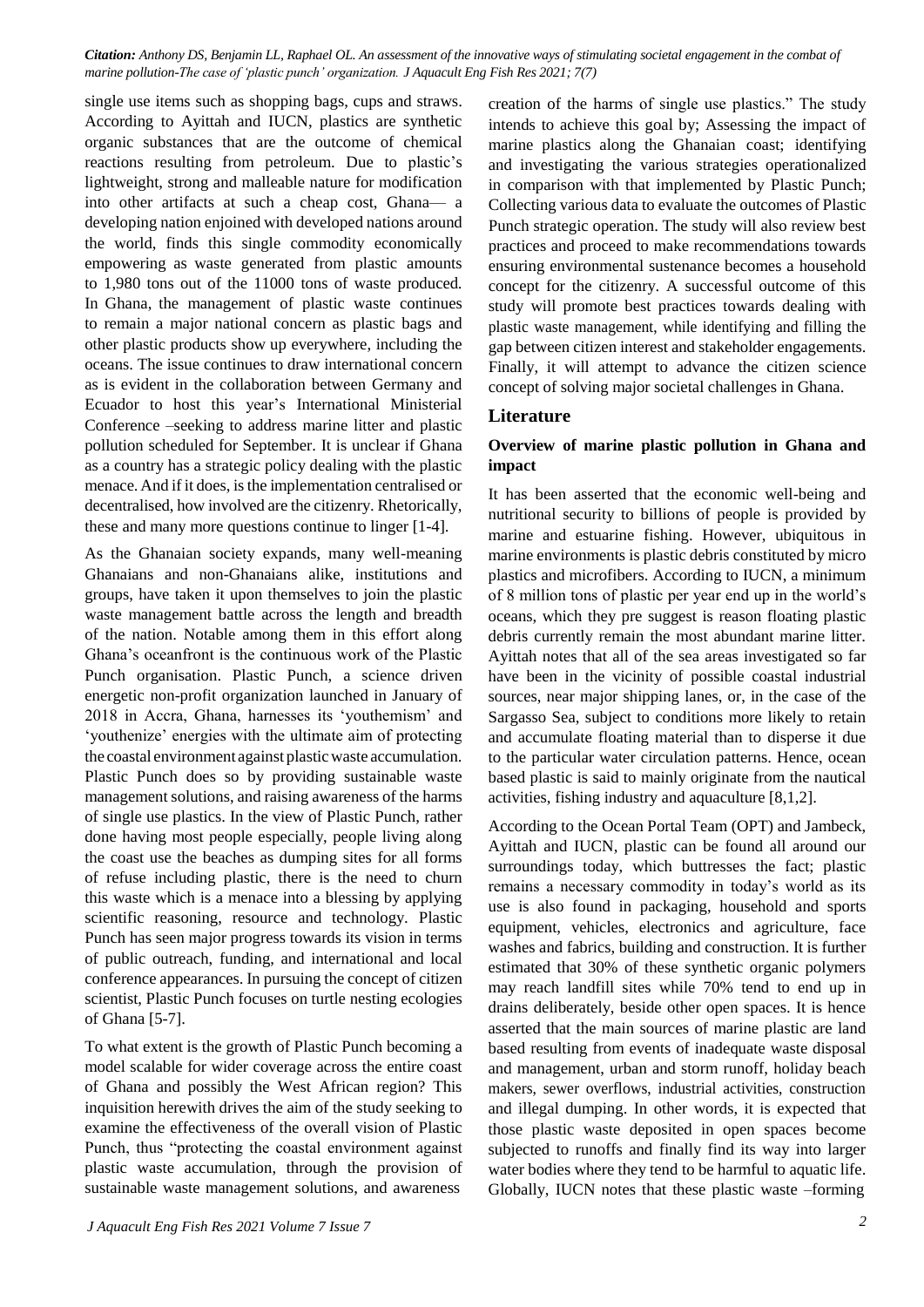part of 80 per cent surface water marine debris, ends up in deep sea sediments. This is due to the single fact that it takes more than hundred years for plastic to decompose [9,1,2,10, 11].

Again, the impact of plastics has been determined to have visible and invisible forms. According to IUCN, the most visible disturbing impacts of marine plastics are the concerns of ingestion, suffocation and entanglement suffered by hundreds of marine species which come in contact with them in one form or another. It is observed, marine wildlife such as seabirds, whales, fishes and turtles in seeking for food, ordinarily mistake floating plastic waste for prey, resulting in their death due to starvation from plastic filled stomachs. They may also suffer from reduced ability to swim, lacerations, infections, and internal injuries. As a force of disruption in the ecosystem, it is also asserted that floating plastics contribute to the general spread of invasive marine organisms and bacteria [2].

As alluded to by Savoca et al., Bergmann et al., Cózar et al., GESAMP and IUCN, the concern for invisible plastic (also known as microplastics) was detected in water samples collected from the world's oceans which included the Arctic as well as tap water, beer, and salt. The IUCN further asserts, the production of plastic materials rely on several chemicals classified as carcinogenic, capable of interfering with the body's endocrine system. The effect may include reproductive, developmental, neurological and immune disorders for both human and wildlife consumers. There is also the concern of toxic contaminants accumulating on the surface of plastic debris over a prolonged exposure within seawater. As marine organisms continue to ingest plastic debris, the contaminants succeed in entering their digestive systems, while accumulating along the food web over time. Thus, the assertion of the effect of persistent organic pollutants is correlated by evidence from field studies that suggests plastic debris can effectively contaminate fish tissues over time. This therefore, incites a potential transfer of contaminants between marine species and humans upon seafood consumption. The seafood phenomena is currently identified as a health hazard, however, there is the need for more research into the concept. This is the major concern, buttressed by Savoca et al., Reiterating the findings of Markic et al., which listed at least 100 fish species destined for human consumption to have potential for ingested plastic debris [8,11-15].

Another identified invisible impact of plastic from a petroleum product source, is the concern of its contribution to the global warming menace. The increasing carbon emission is a by effect of the incineration of plastic waste, upon the release of carbon dioxide into the atmosphere. Other noteworthy impacts from plastic waste encompass the damage of the aesthetic values of the various tourist

destinations sites. This negative changes leads to decreased tourism, incomes and high costs of cleaning and maintenance of the sites. The concerns of marine plastic in our environments today, are well documented, however, the plastic pollutant which continues to degrade the natural environment despite the numerous efforts directed at various solutions, still remains a major concern across the world's oceans. Therefore, we examine some of the current efforts in place [2].

#### **Current efforts at tackling marine plastic pollution**

Globally, the concerns for impact of plastic on the marine environment are on a surge with public awareness campaign in parallel. At the international level, various efforts have been undertaken to fight the marine plastic waste challenge globally. It is reported that during the 2015 G7 summit in Bavaria, Germany, the world leaders in the 'Leaders' Declaration' acknowledged the risks of microplastics. Such efforts are crowned with operational definitions, policy regulations, plans and strategies such as SDG 14. On a related concern, the United Nations Environment Program (UNEP) also emphasised that one of the main emerging environmental issues of our time is the presence of marine plastic debris and thus their ability to transport harmful substances. The UNEP examined some efforts of the national legally binding instruments such as taxes and levies, bans and restrictions, and enhanced waste management measures during disposal, encouraging reuse and recycling, and promote alternatives to plastic products, as to encompass the main legal efforts made at the international and national levels. According to UNEP, international regulations on sea based sources of marine pollution are more advanced compared to land based regulations [2,16].

The 1972 Convention on the Prevention of Marine Pollution by Dumping Wastes and Other Matter (also referred to as the London Convention), the 1978 Protocol to the International Convention for the Prevention of Pollution from Ships (MARPOL), and subsequently the 1996 Protocol to the London Convention (the London Protocol), remains the most important of all legal conventions. Due to limited financial resources to ensuring enforcement, compliance to these regulations still remains woefully inadequate. The IUCN, therefore suggests the need to further explore existing international legally binding instruments addressing plastic pollution. The suggestion is in agreement with the UNEP call to create a new legally binding international framework that encourages global actions across these key pillars. Policies and strategies such as the recycling and reuse of plastic materials is described as the most effective approach available to reducing environmental impacts of domestic waste management via open landfills and the practise of open air burning. The UNICRI affirmed these assertion insisting –the improvement of waste management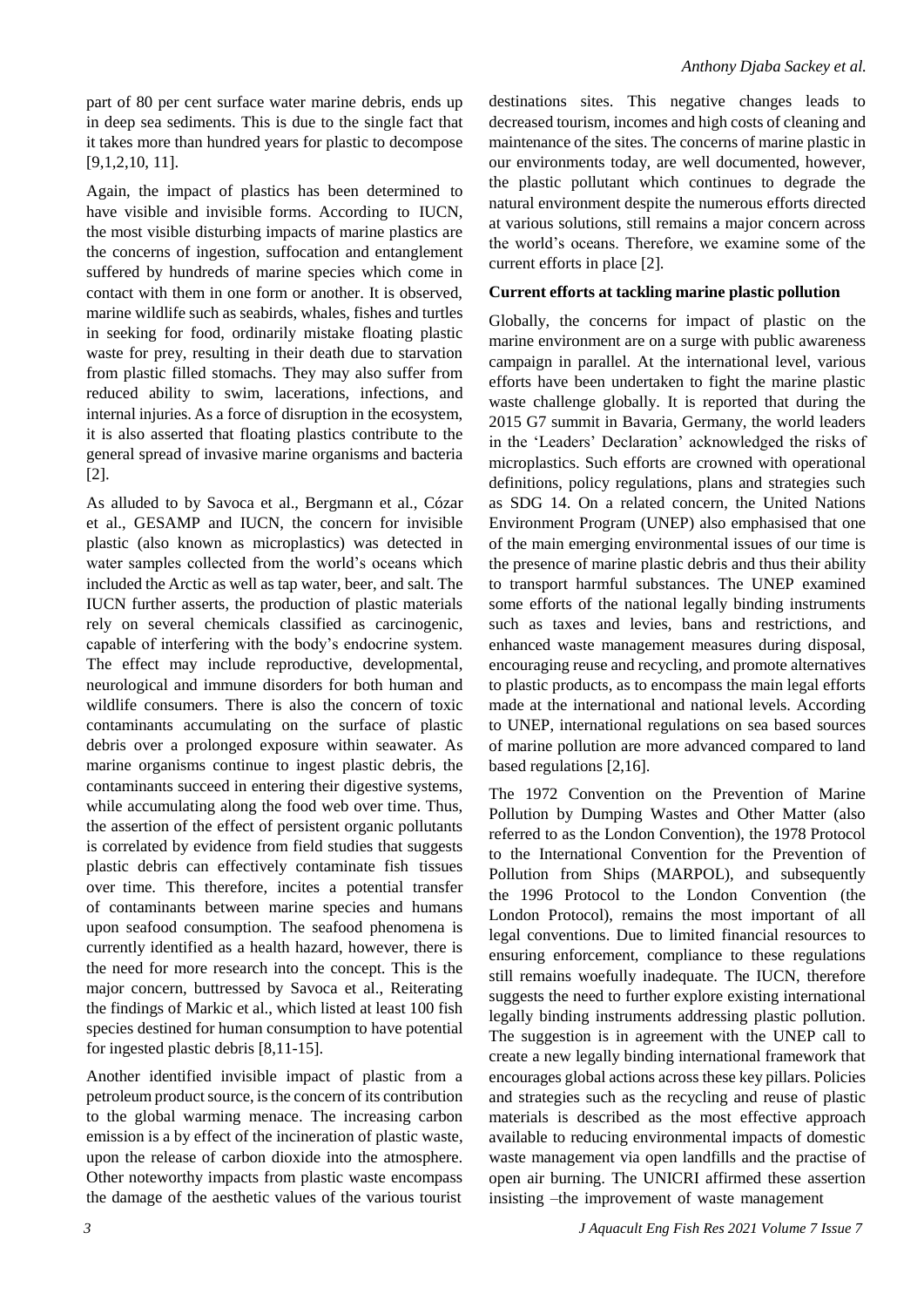*Citation: Anthony DS, Benjamin LL, Raphael OL. An assessment of the innovative ways of stimulating societal engagement in the combat of marine pollution-The case of 'plastic punch' organization. J Aquacult Eng Fish Res 2021; 7(7)*

should be accompanied with international efforts focused primarily on reduction and stricter regulation on primary production of plastics. The UNICRI note further that the 2015 Paris Climate Accord could be a model for any newer international policy framework that attempt at incorporating more level playing field between nation states and thus, helping mobilize international financing support. UNICRI assumes this is needed considering the notable flaws in current international legal framework of United Nation Convention of Law of the Sea, UNCLOS 82 – offering a broader margin of discretion within which states regulate land based sources resulting marine plastic pollution. The Convention in Article 194 of UNCLOS 1982, as an example require states to "prevent, reduce and control pollution of the marine environment from any source. Whereas the convention in Article 207, 4 and 211, 1 of UNCLOS; aligning the responsibilities of the states utilized the wording "shall endeavour" in establishing the global rules on land based sources, the wording on sea based sources was "shall establish" –the later suggesting a binding and immediate enforcement enshrined in its principle. UNICRI iterated that presently, states are reluctant in giving up national sovereignty on land based sources. The reason being that it relates with national economic policy. They emphasised however that this is not the case of international regulations on sea based sources of marine pollution such as MARPOL Treaty and the London Protocol. Therefore, according to UNICRI, a new international framework must demonstrate greater ambition by imposing specific additional measures at the international level –with its political and economic implications relevantly situated. One such measure is a cap primary global plastics production from 100% fossil fuel sources and the consistent banning or restriction (on a global scale) for use and production of harmful single use plastic, chemical additives and micro plastics as suggested by UN Environment for a more affordable and environmentally sound alternatives. There are also regional conventions implemented in this regard according to Tickell,. Such conventions include the AU, African Union's 1994 Convention on the Ban of the Import into Africa and the Control of Transboundary Movement and Management of Hazardous Wastes within Africa (Bamako Convention) similar to the Basel convention, the Convention for the Protection of the Marine Environment of the North East Atlantic (OSPAR Convention) designed to protect the marine environment of the North East Atlantic Ocean; the Convention for the Protection and Development of the Marine Environment of the Wider Caribbean Region (Cartagena Convention); the Framework Convention for the Protection of the Marine Environment of the Caspian Sea (Tehran Convention) aimed at "the protection of the Caspian environment from all sources of pollution including the protection, preservation, restoration and sustainable and rational use of the biological resources of

the Caspian Sea" (Article 2.). Others are the Convention on the Protection of the Marine Environment of the Baltic Sea Area (Helsinki Convention); the Kuwait Protocol also known as the 1990 Protocol for the Protection of the Marine Environment Against Pollution from Land Based Sources; the Convention for the Protection of the Marine Environment and the Coastal Region of the Mediterranean (Barcelona Convention); and the Convention for the Cooperation in the Protection and Development of the Marine and Coastal Environment of the West and Central African Region (Abidjan Convention) of 1981. Efforts will ultimately require extra funding [2,16-18].

The suggestion of initiating a global fund to support the implementation of all these actions particularly within developing countries like Africa can be described as fundamental and may serve as a boost to the works of all marine plastic warring stakeholders [17].

#### **Marine plastic warring stakeholders and approach to societal engagement**

With the current state of marine plastic pollution at a crisis level, the fight remains a challenging huddle for environmentalists, governments, and international organizations at large. Therefore, any efforts at tackling the menace should incorporate multifaceted approach. Thus, beside the legal frameworks espoused, other measures are required to drive home behavioural change. These measures are discussed under the following section [19,17].

**Drivers of behavioral change towards fighting marine plastic pollution:** Force of change is said to be a management tool at achieving sweeping changes within organisations. Change as many see it, is inevitable in any human society or dwelling, however, people generally tend to resist such changes due to numerous uncertainties driven by fear, perceptions and so forth. The principle effectively relates with following [20].

**Concepts on motivation:** While motivation according to Robbins and Coulter (n. d.), "refers to the process by which a person's efforts are energized, directed, and sustained toward attaining a goal," it will require appreciable efforts when it comes to managing the current challenges of marine plastic litter found in our aquatic environments, particularly in Ghana. Robbins and Coulter's (n. d.) definition relates to three key elements, namely: Energy, direction, and persistence. According to them, the energy element refers to "a measure of intensity, drive, and vigour." Thus, in light of efforts at minimizing or eliminating marine plastic pollution, the energy element measuring of intensity, drive, and vigour thus aligns with levels of enthusiasm amongst individual citizens, organisations, and government authorities that directly reflect in actions taking at any point in time. The Ghanaian government have over the years attempted to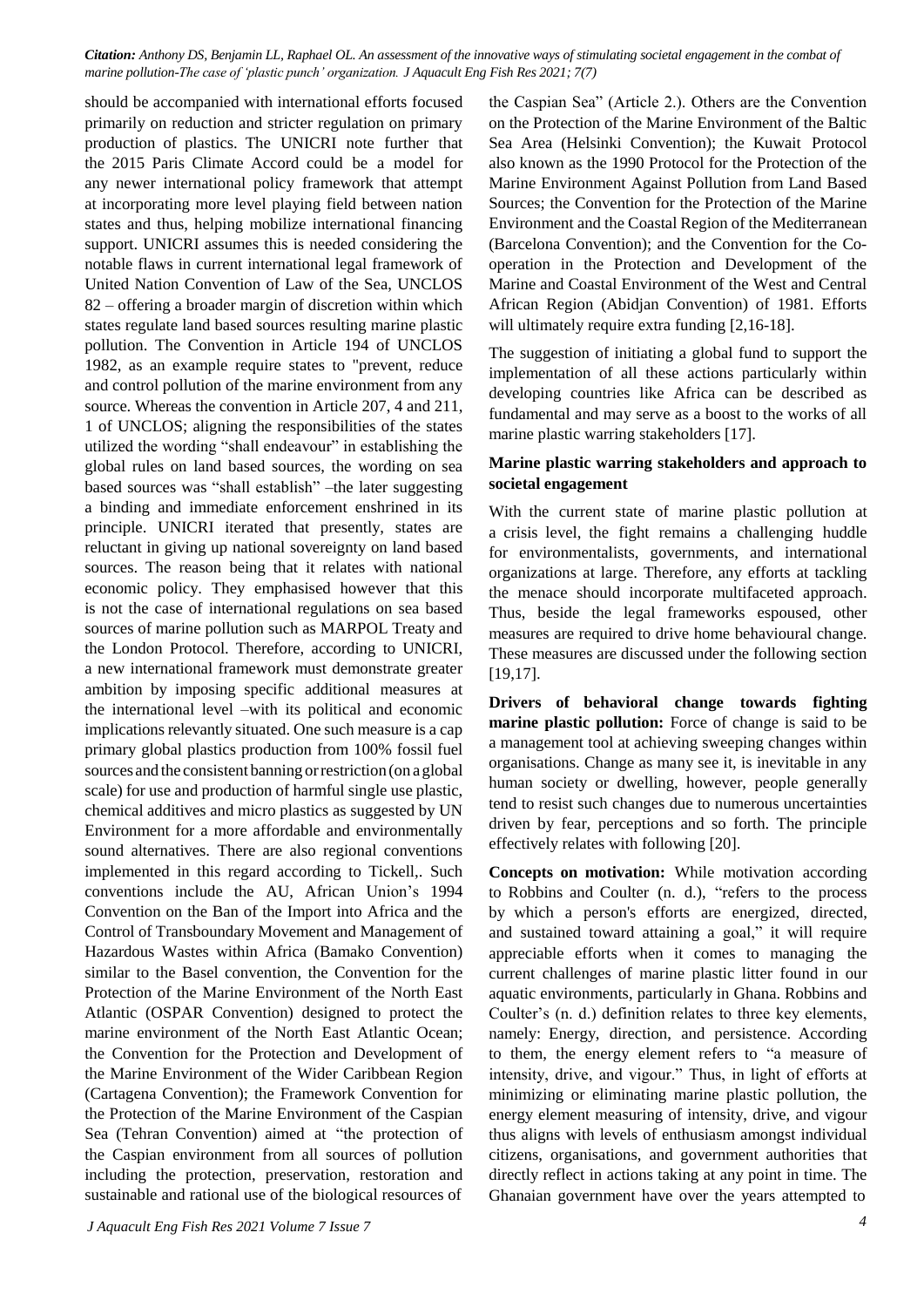drive such motivation by implementing community labour days for special environmental clean-up sessions. The declaration of the National Sanitation Day as a response to the outbreak of cholera in 2014 is one such example of motivated efforts by the government – driven by a necessity. The clean-up event was expected to be a day event every month. In other words, Robbins and Coulter's (n. d.) suggest that these motivated persons, organisations, and government authorities; "puts forth effort and works hard" at achieving their goal. To them, such efforts are to be qualified in terms of quality and intensity though they recognise high levels of effort do not necessarily translate to favourable job performance. Howbeit, unless the efforts are channeled in a direction that benefits the organization. Robbins and Coulter's (n. d.) further assert that "the effort directed toward, and consistent with, organizational goals" should be the kind of effort desired from employees if the motivation is to ensure persistence aligned with efforts to achieve those goals. The government of Ghana also relies on sanitation officers to ensure sanitation compliance within communities—serving as a deterrent measure [21,22].

**Organizational behavior:** In management practice, organisational behaviour remains a concept of interest to researchers. The essence of the concept is integral in changing the dynamics of efforts in overcoming the marine plastic pollution menace. The various schools of thought highlight human behaviour within the organisation. Thus building on Fred Luthans definition that organizational behaviour is simply the capability of "understanding, predicting and controlling human behaviour at work", whereas Stephen Robins explained it as the "field of study that investigates the impact that individuals, groups, and structure have on behaviour in organizations for the purpose of applying such knowledge towards improving an organization's effectiveness" [20]. The unending debate establishes the link between individual behaviour and the need for that to align with a collective behaviour of a group. How can the effort sort against marine plastic be translated into a collective effort from individuals, a group, or a nation?

**Corporate social responsibility:** Given that organisations are influenced and also influence the environment they are located in, their relationship with the community is described as essential to their growth. Hence, corporate social responsibility (CSR) today appears to be the ethical hallmark of every industry across the world today –one that seem to becoming subconsciously demanded or expected of organizations within and around the environment where they operate. This organizational subculture inherently, is heavily imbibed by both the traditional and non-traditional multinational companies and corporations (MNCs). According to Soundarya, the World Bank and the World Business Council on Sustainable Development (WBCSD) define CSR as "the commitment of business to contribute to sustainable economic development – working with employees, their families, the local community and society at large to improve their quality of life, in ways that are both good for business and good for development" (Soundarya 2014 pp 40). According to Lok Yiu Chan, "many multinational companies have established well developed CSR programs and adhere to their code of conduct to do businesses ethically, help the economy grow, create larger job markets, protect the environment, raise public attention on certain issues, and more areas to bring social goods to the world". These definitions specify CSR to cover the needs of the community such as environment. These environment concerns include marine plastic pollution. Therefore, during 1970, Prof Davies also defined CSR as "the firm's consideration of and response to issues beyond the narrow economic, technical, and legal requirements of the firm" [23-25].

**Citizen science:** Concepts and Potential Benefits: The National Park Service US Department of Interior (NPS, 2021) explained that citizen science describes the situation of the public voluntarily helping in the conduct of scientific research. According to them, the citizen scientists may design experiments, collect data, analyse the results, and solve problems investigated. From another perspective, Vohland K. et al., also espoused that the term citizen science broadly refers to "the active engagement of the general public in scientific research tasks". They alluded that it has become a growing practice of collaboration between scientists and citizens resulting in the production of new scientific knowledge for the society. Further to this, they suggested the practice has been around for centuries, though the term citizen science was coined in the 1990s and only gaining popularity thereafter. The National Geographic Society also espoused that the concept citizen science refers to the "practice of public participation and collaboration in scientific research to increase scientific knowledge. Through citizen science, people share and contribute to data monitoring and collection programs. Usually this participation is done as an unpaid volunteer." Vohland K. et al., therefore, affirmed that the practice has become a growing field of science, policy, and education and is far reaching in the wider society. It seeds as a field of research and a field of practice, thus, increasing the "need for overarching insights, standards, vocabulary, and guidelines" according to Vohland K. et al., According to Haklay et al., this need has led the European Citizen Science Association (ECSA) to characterised citizen science practice under the ECSA 10 Principles of Citizen Science for good practice. The principles address the questions of power relations, data ownership, and political impact, aimed at acknowledging citizen science as a broadly practiced approach in science among universities,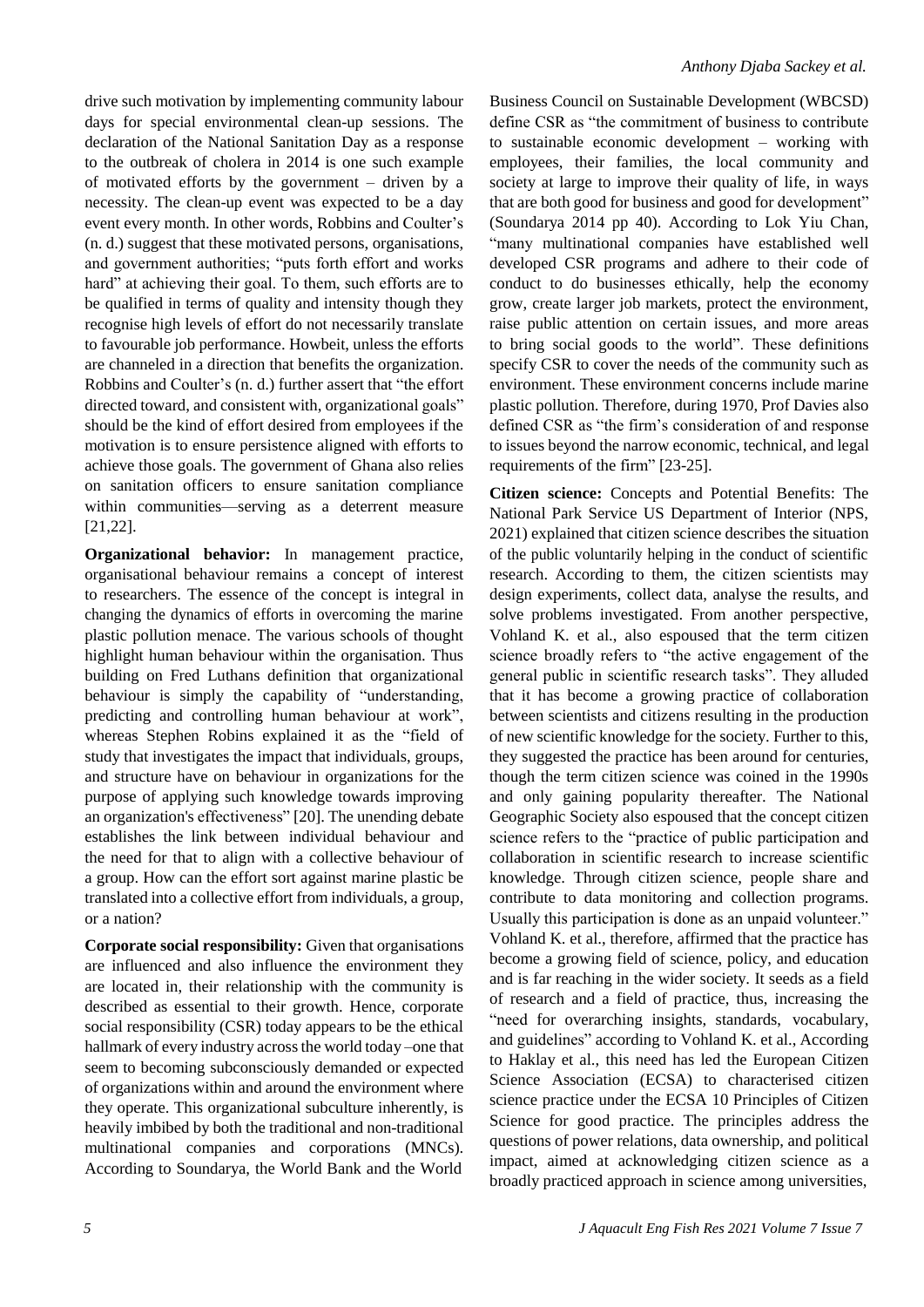*Citation: Anthony DS, Benjamin LL, Raphael OL. An assessment of the innovative ways of stimulating societal engagement in the combat of marine pollution-The case of 'plastic punch' organization. J Aquacult Eng Fish Res 2021; 7(7)*

research institutes, and civil society organisations. While these guidelines are subjective in its practice, the concept remains broadly explorative and continues to serve varying purposes for the scientific community. The practice is exemplified in the US national parks, where most citizen scientists appear to collect data with tools provided by project directors according. They indicated that while the data helps professional scientists and resource managers answer scientific questions in solving important problems, the activity also helps participants build meaningful connections to science and its practice [26,27].

**Current state of national stakeholder commitment:** The section examines current state stakeholder commitments at national and sub national levels. That is, government, organisations and individual citizenry commitments aimed at resolving the menace, are discussed in subsections below.

**Government led approach towards mitigating plastic pollution:** The UNEP notes that 127 representing about 66% of nations have adopted some form of legislation regulating the use of plastic bags in line with UNCLOS Article 145 towards the protection of the marine environment. Since the early 2000s saw the first regulatory measures specifically targeting plastic bags, the decade has seen a gradual increase –many of these countries doing so within the last couple of years. According to UNEP, as many as 27 countries currently have legislation banning specific plastic materials such as polystyrene, plastic products such as straws, plates, cups, packaging, or mandated reduced production levels of these items. They assert further that similarly 27 countries have instituted taxes directed at manufacturing and production of plastic bags, whereas 30 have implemented charges described as consumer's fees for plastic bags at the national level [2].

UNEP also found that 43 countries had legislations with elements or characteristics of extended producer responsibility for plastic bags. On another breath, 63 countries instituted extended producer responsibility mandates for single use plastics. This strategic mandate includes product take back, deposit refunds, and recycling targets. However, 8 (Canada, France, Italy, Republic of Korea, New Zealand, Sweden, the United Kingdom of Great Britain and Northern Ireland, and the United States of America) out of 192 countries worldwide representing 4% of nations have bans focused at microbeads based on national laws or regulations. Therefore, the WWF Policy Paper affirmed that much is done at national level across the world focused at preventing leakage of plastic into nature, and promoting clean up. The primary focus for many countries especially in developing countries is to increase the collection rates of plastic and improving waste management, via infrastructure upgrade. According

to UNICRI, considering over two billion people worldwide have no access to solid waste collection, particularly in developing countries, thus suggesting basic waste management facilities in these countries remain to pollution prevention. Some countries have introduced measures aimed at phasing out the most problematic types of plastic products [2,19,17].

The need for adequate litter and recycling bins have been proposed for cities, and on coastal beaches whereas Governments, research institutions as well as industries are called to work collaboratively to reduce microplastics (from pellets, synthetic textiles and tyres) by redesigning products, and rethinking usage and disposal.. There will also be the need for research and innovation to be supported to help with gathering scientific evidence needed to spearhead appropriate technological, behavioural and policy solutions. The effort should also accelerate conceptualisation of newer technology, materials or products to replace plastics [2].

UNICRI further suggested, states set and maintain more ambitious binding regional (or global) reduction targets of achieving zero discharge into marine environment of plastic litter and micro plasticsin the long term. Essentially, these targets should aid in the gradual reduction of marine plastics. This would mean an establishment of national action plans aimed at national reduction targets with concrete measures. Thus such action plans must prevent plastic litters getting into marine environment through more commitment to waste prevention and improved waste management, which relates to UN SDG 12 [17].

**Organizational corporate social responsibility towards mitigating plastic pollution:** UK Essays, (2018) CSR of business organisations includes: A focus ensuring that the private sector does not contribute to the violations of human rights, promotes the respect of these rights, the respect of core labour standards, and ensure local communities benefit from large companies' operations especially in developing countries like Ghana. Others include responsible management of environmental impacts of a company's operations, such as emissions, waste and use of sustainable resources, avoidance of corruption and the increase in business practice transparency, and incorporation of social and environmental criteria in procurement decisions. For companies into the use of plastic, CSR require they produce environmentally friendly products, or implement strategies that ensure their products do not end up in water bodies. To what extent are efforts under CSR realized in this regard?

**Efforts of NGOs, academia, and the citizen engagement:** The UNICRI noted that with quantification, the vague reduction target will become meaningful, and will not merely add up to the numerous general and occluded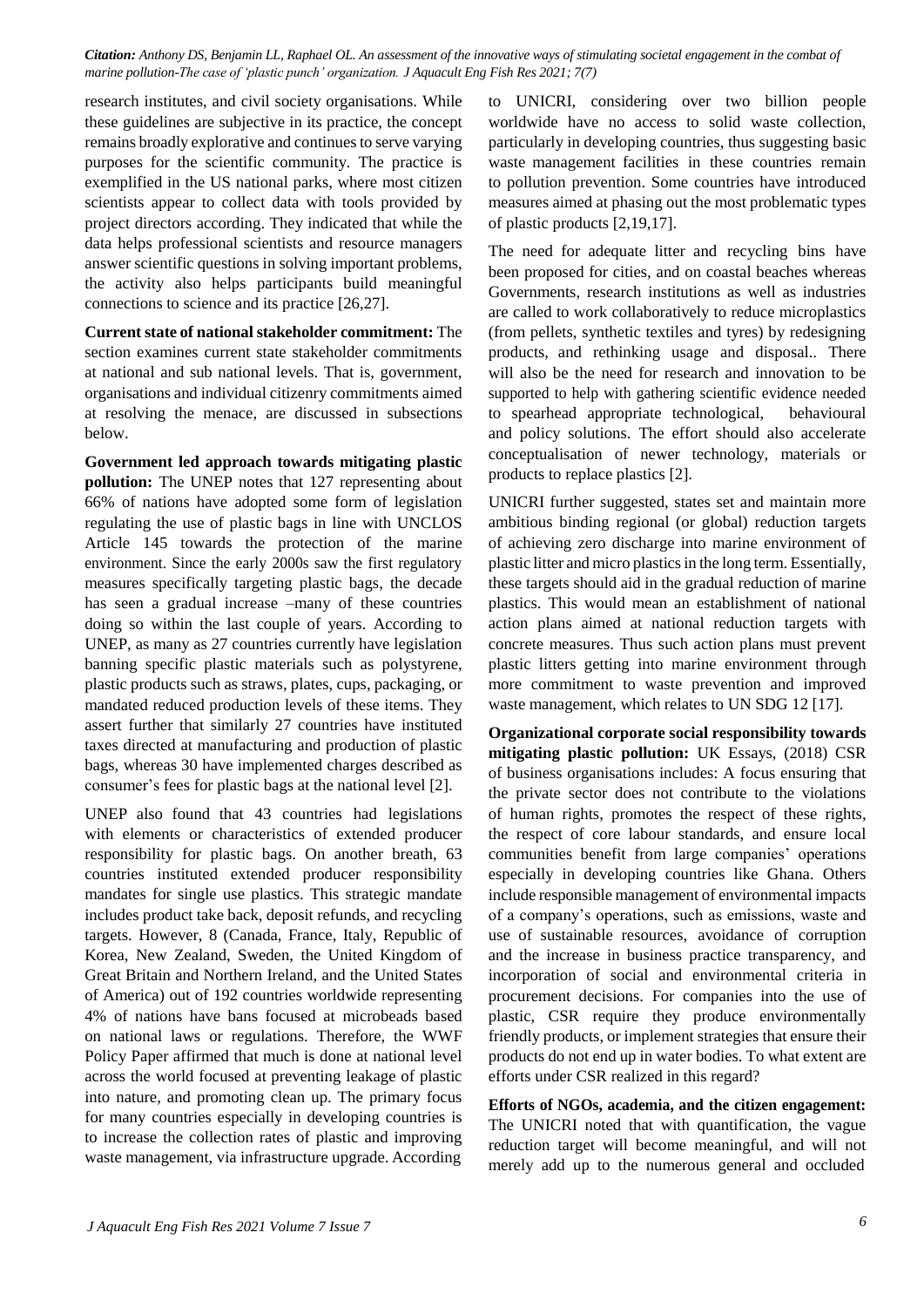provisions within existing international legal frameworks. This notable assertion affirms UNCLOS 82 Article 165 on legal and technical requirement. Similarly, the need to assess the impact of such environmental deterioration based on sound scientific principles is stipulated in Article 204. Though data collection of marine plastic remains a major huddle for all stakeholders, GESAMP also recommended a technical guideline for monitoring and assessing marine litters which literally serves academia, NGOs, industrial researchers and environmental scientist in private and public practise across the world. Thus, with growing literature on the concerns of marine plastic churned out each year, there is relatively undocumented level of consensus leading to the rise in public awareness and the consequential public engagement amongst citizens, and groups beside government agencies. In Ghana such consensus have led to stakeholder collaborations and deliberations that saw various Government Agencies, NGOs (including environmentalist and citizen scientist) and international dignitaries in attendance. Herein, the works of citizen scientist and the Plastic Punch Organization were deemed crucial to overcoming the marine plastic litter concerns of Ghana [17,12,3].

#### **Materials and Methods**

The method used is the case study approach, which combines qualitative and quantitative data gathering and analysis technique for examining the varying data sets with regards to: Community engagement for cleanup operations of Plastic Waste within sea turtle nesting sites in Ghana. The study's scope and area of interest was selected based on the biological importance and relevance of the work of the Plastic Punch Organization to ecological sustenance therewith. The study area is described below.

#### **Study Area**

Though all sea turtle nesting sites remain the centre of focus for various beach clean-up events organized by various groups, Plastic Punch focuses its main beach clean-up activities within three selected locations noted as sea turtle nesting grounds along the easting coastline of Ghana. These locations are identified as Nesting site (1) New Ningo-Prampram, (2) Regional Maritime University (RMU) of Sakumono-Nungua, and (3) Koklobite beach (figure 1).



*Figure 1. Ghana's East Coastline encompassing Turtle Nesting Sites hosting Activities of Plastic Punch*

Based on these identified locations as seen in Figure 1, the studywas designed to cover all beach clean-up activitiesled by Plastic Punch in these areas. As a tropical environment, weather patterns year in year out alternate between wet and dry seasons, whereas met ocean characteristic project a generalised pattern across the entire Gulf of Guinea as alluded to by Sackey. The coastline to these locations have a mixed rocky and sandy landscape that is currently subjected to various levels of coastal erosion [28,29].

#### **Data gathering**

For primary data gathering, the study makes use of review of verifiable internal data from the Plastic Punch organisation that encompasses: Sorting of Waste for Categorization, Workshops, Infuse of Recreational activities, Recycling of

plastics, and other wastes to Landfill. Site attendance and observations particularly focused on workshops, cleanups, and exhibitions. Qualitative and quantitative data on public calls for organized activities as well as education were sampled through the review of the Organization's online presence, radio and television talk shows. Direct and indirect interviews were also conducted occasionally. Material tools deployed in the data collection process included the use of camera, google forms and internet surfing.

Secondary data obtained and utilized in this study constituted the previous literature on the various issues in the study largely obtained from Google search engine and the research gate platform. These literatures included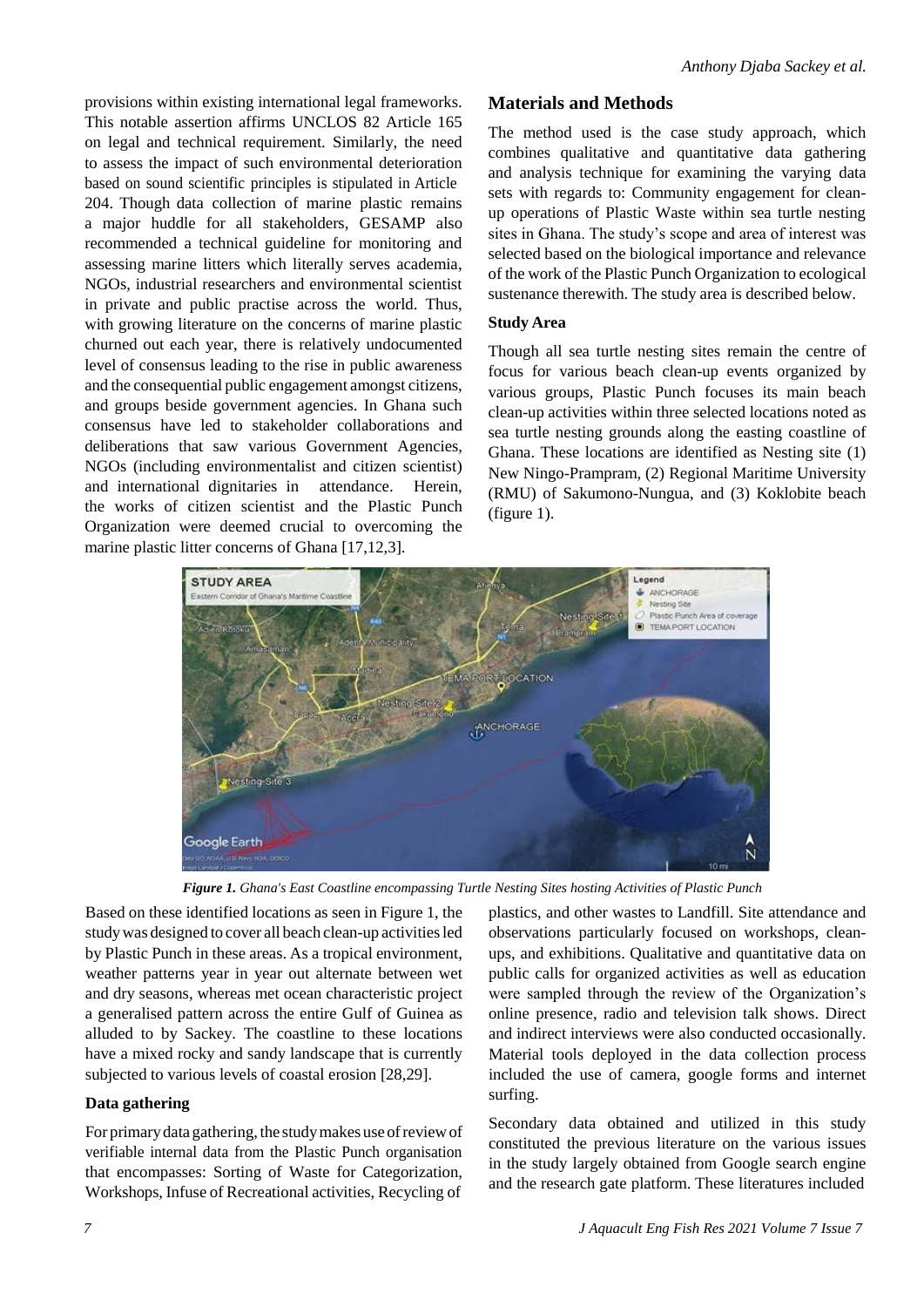online articles, electronic files, news report etc.

#### **Data analysis**

The data analysis in this study is carried out to measure various parameters identified as essential to evaluating the organizations performance. It is believed that cumulative outcome will yield a clear picture of interpreting the efforts and the impact Plastic Punch is making in improving marine environmental sustenance in Ghana. The following factors will be examined over time:

I. Average Turn ups of Volunteers year-on-year beach clean-up event record of volunteer attendance examined should help project the trend of impact of awareness creation and the various strategies implemented to encourage societal engagement.

II. Retention rate of Returning Volunteers – knowledge of the average number of volunteers who continuously participate in beach clean-ups also project the level of understanding of influence being made. Thus, it is evaluated by dividing number of returning volunteers with total volunteers for the single event and multiplying by 100 per cent.

III. Weighted plastic waste collected at each location against other forms of debris – the regular waste collection at beach clean-ups against spanning a year helps evaluate the environmental impact of Plastic Punch's effort. Each collected waste is weighed on a weighing scale to determine its nominal weight after clean-up events. How does this correspond with volunteer turn-up?

IV.Records of sea turtle save this examine direct efforts by plastic punch geared towards relieving animals in distress such as those entangled in plastic waste and are unable to return to the sea from shore.

It is expected that the analysis will be situated in the most appropriate context while highlighting the essence for continuous improvement.

### **Results and Discussion**

The results presented here reflect records, observations and perceptions of various beach clean-up attendances and operations carried out by Plastic Punch between the year 2018 and 2021 over turtle nesting sites in Ghana.

### **Awareness creation mechanisms**

According to Plastic Punch, they follow a centralised approach and continue to implement various awareness creation mechanisms that take into account modern trends of technology, as well as the changing societal interest. They assert that education is key to behavioural change, however, according to them, education with evidential display of reality, thus, speaks more volumes than simple speeches. Therefore, some of the efforts towards awareness creation have focused on the production of theatre series

in collaboration with Village Minds films production as an educational tool for society wide. Traditionally, visitations are made to schools, churches, market centres and community gatherings where public education is carried out. Awareness creation are also achieved through community clean-up events geared towards sensitizing natives of need for regular clean-up exercises in their neighbourhoods and market spaces to prevent plastic from endingupintheoceanandatthebeach. Other non-traditional means of raising awareness implemented include public education given through regular radio and television news reports and interviews (https://fb.watch/8ywIDQQAEz/, https://fb.watch/8ywxx5RWe4/, https://www.facebook. com/plasticpunch/videos/1806815419480884/), efforts directed at generating social media buzz or trends with videos, images and articles (https://youtu.be/ f6K8liSYLkg, [https://www.facebook.com/plasticpunch/](http://www.facebook.com/plasticpunch/) videos/291263882692484/, https://m.facebook.com/ watch/?v=399311847461252& rdr). Other outreach tools include the broadcast of animated jungles, and the launch of the game App (found on google play store https://play. google.com/store/apps/details?id=com.PlasticPunch.

PlasticPunch&hl=en&gl=US) directed towards gaming audience in the community. Again, making the study of science relevant to ordinary citizens through the citizen science approach has led Plastic Punch to launch of Sea Turtle Data App (https://m.apkpure.com/plastic-punchsea-turtle-data-app/org.plasticpunch.seaturtles). The tool is expected to help shape data gathering on sea turtle along the coast by engaging ordinary citizens and creational beach personnel as observers. It is important to note here that all these measures are implemented simultaneously and therefore successes are not measured against each but on the collective effort that ensures an enhanced volunteer turn up, growing interest of society to engage the challenge to reduce the marine plastic menace. In comparison, the decentralised strategy relied on by the government to raise awareness and encourage volunteerism in clean-up events have focused on discretionary powers under the law by which the local government authorities such as the District, Municipal and Metropolitan assemblies operate. They do so in collaboration with the administration at the regional ministry level. Despite public announcement through the information service department for participation of environmental clean-up, volunteerism amongst locals are relatively non-existent, as such events are mostly patronised by the active duty persons in the security forces and local government. Occasionally, some private sector workers are encouraged to participate. Since, most of these events appear to be politically motivated, partisan supporters within the citizenry most likely turn up for which they are compensated for by the political party administration to create the appearance of a successful event [30].

#### **Community engagement at beach clean-up events**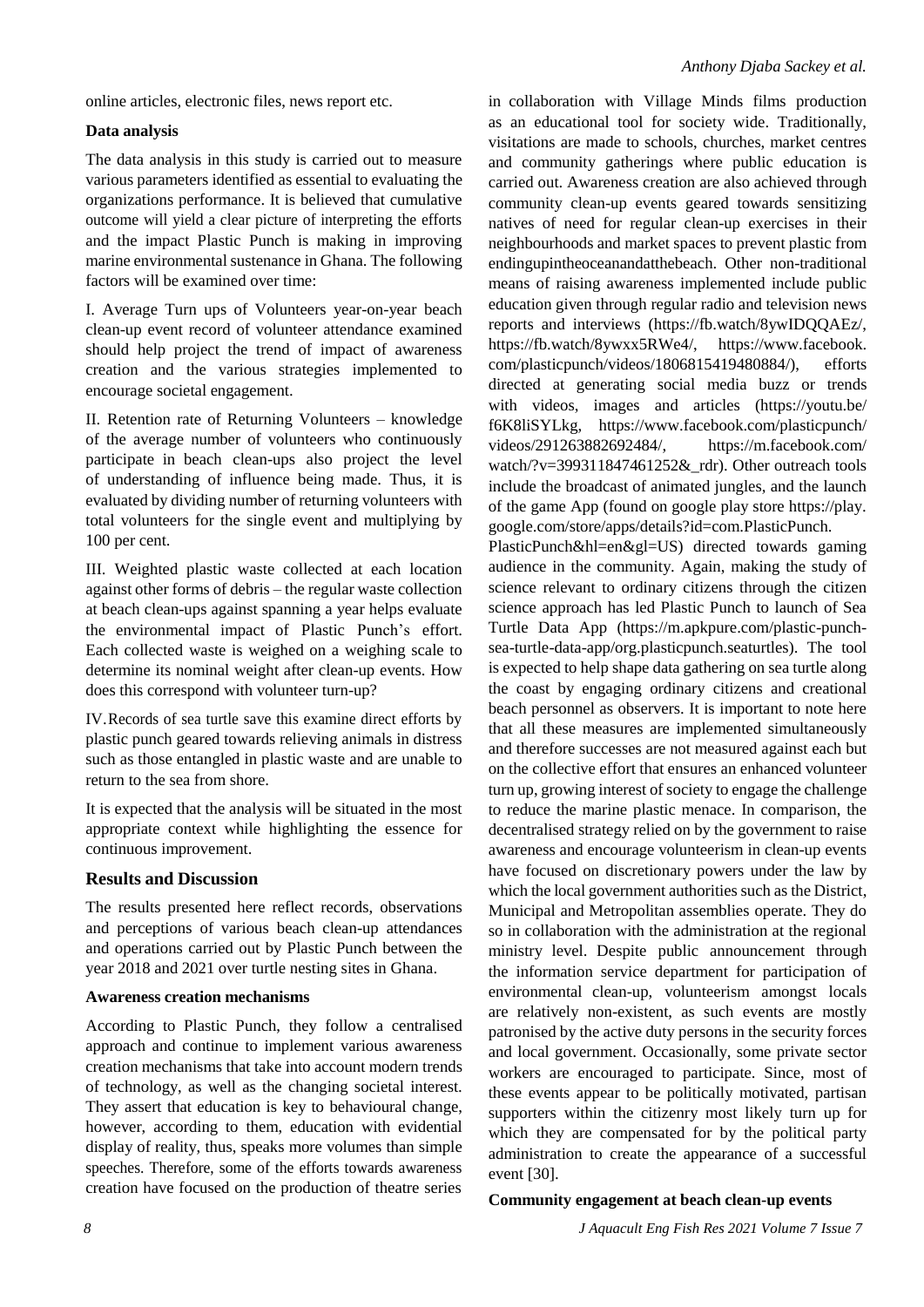Though much is talked about today of the need for community engagement in tackling various forms of environmental challenges in the 21st century world, Plastic Punch per its mission implements strategic plans to ensure they engage these individuals in communities all year round with the purpose of getting rid of plastic waste in Ghana's marine environment –herewith, focusing on specific sea turtle nesting sites (see Figure 1).

**Level of voluntary participation and attendances:** Ordinarily, community engagement is hard to measure and is best evaluated against participation of individuals in community led events. Therefore, for beach clean-up events organized by PP over the last quarter of 2018, the entire year of 2019 and 2020; Figure 2 shows the average numbers of volunteers who willingly participated (Figure 2).



*Figure 2. Volunteer Turn-up for Plastic Punch's Beach Cleanup events between 2018 and 2021. (A) The year 2018 marked the beginning of plastic punch's beach clean-up activity to create awareness on marine pollution in Ghana. Three (3) beach clean-up events were held in September, October and November at Ningo-Prampram. (B) In 2019, Plastic punch resumed operations with 12 beach clean-up events organized over the year – constituting volunteers of RMU students, GIZ, Governance programs GH, Ghana flour mill staff and Jamestown Gbekebii and Decathlon school kids. The events occurred on major holidays in Ghana and Africa including the AU Day and UN day. (C) the first and last beach clean-up under review occurred on 25th January, and 26th September 2020 at the regional maritime university with volunteers constituted by students and pupils from Lincoln community school, East airport international school, Interact club EAIS, parents, teachers of the various schools and Jamestown Gbekebii (children) were present. Decathlon Ghana also supported greatly with the beach clean-up action.*

From Figure 2 (A) which represents beach clean-up events in the last quarter of the year 2018 marking the commencement of Plastic Punch's operation, the three clean-up events saw a progressive steady rise in the number of volunteers from 246 to 260 and 266 in September, October and November respectively. However, across the

year 2019 which saw a flood of beach clean-up events, the number of volunteer participation commencing in January rose steadily to March before dipping concurrently in May and June (see Figure 2 (B)). After the June 8th dip, there was a sharp rise recorded on the June 21st where 310 volunteers were in attendance. Between June 21st and November 30th, the average was as high as 344.17 volunteer attendances. The year 2020 as seen in Figure 2 (C) on the other hand, marked a period that saw the onset of the Covid-19 pandemic and the various restrictive interventions. Plastic Punch commenced its beach cleanup event on January 25, which saw the attendance of 243 volunteers –marking a rising momentum for community engagement for the year. However, due to the state of emergencydeclaration inMarch following the global health crises that ushered in various regulations and protocols including the localized lockdowns, travel restrictions and the public order act banning mass gatherings across Ghana, especially in Covid-19 hotspot areas such as Accra –so determined by the Ghana Health Service, PP was forced to terminate and postpone all plans for beach clean-up events scheduled for the year till further notice. Therefore, as restriction eased up in Ghana relatively in September, the second beach clean-up event was held on September 26th to mark the EU celebration, of which 300 volunteers were in attendance. The turn–up at these events shows a growing interest among citizens who find the need to ensure they are contributing to improving their native environment.

**Retention rate of voluntary participations:** The study further assessed among volunteers which participants were in attendance as returnees. The findings are as presented in Figure 3. You can display the graphs and place the tables in annex. (Figure 3)



*Figure 3. Analysis of volunteer participation of various demographic groups. Registered and Unregistered volunteers are further examined to distinguish between returning volunteers and individuals with renewed interest in actions against environmental pollution. Data compiled is the breakdown of the initial data computed in the time series analysis showing the trend of volunteer participation between 2018 and 2020. The results here also accounts for a clean=up event for the first quarter in the year 2021.*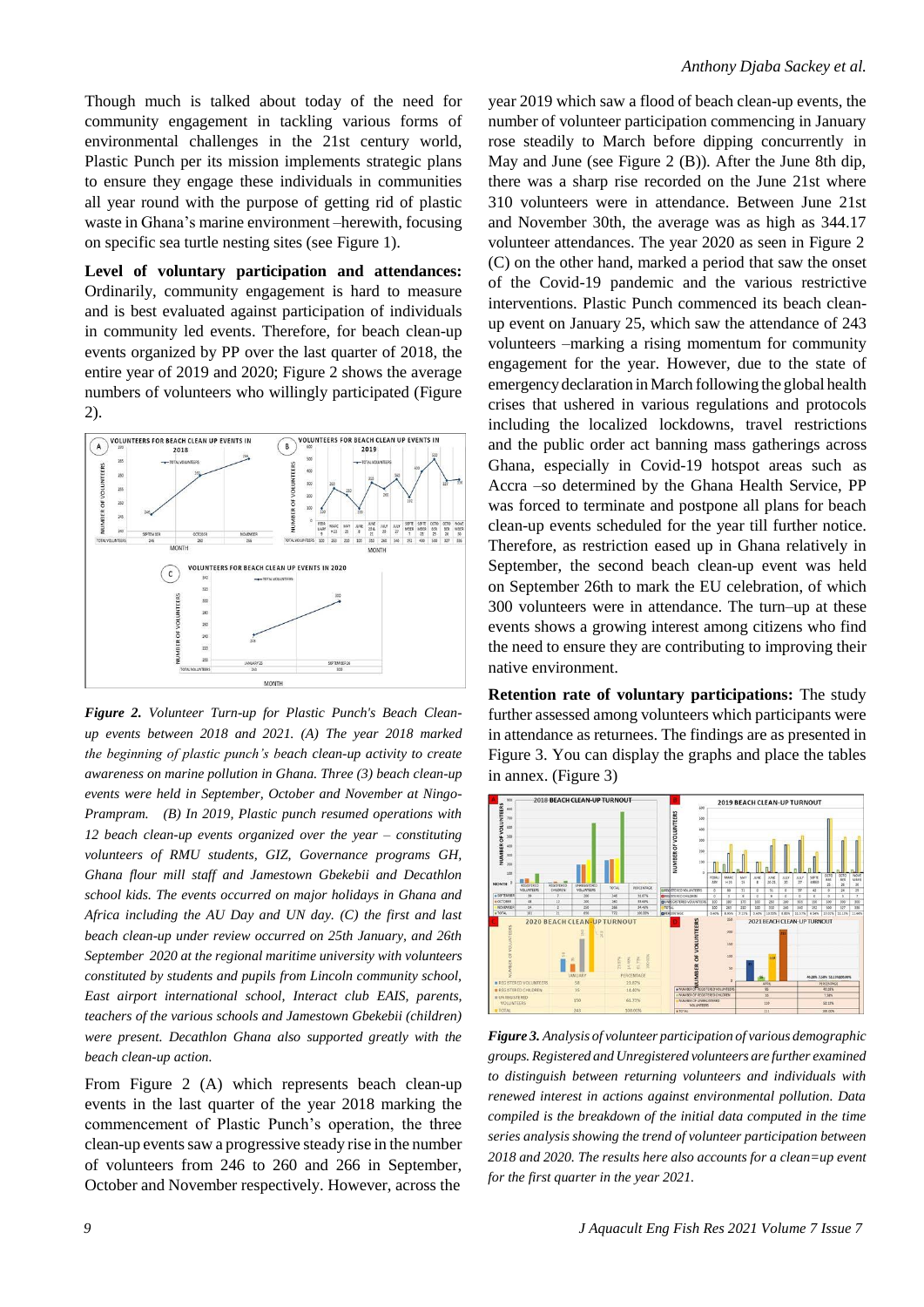In Figure 3 (A) of 2018, an average of 256 attendances as per median value to a mean of 257–representing 31.87%, 33.68% and 34.46% respectively, were evaluate for each month observed. These volunteers included children from schools and churches within the Ningo Prampram. The rate of retention the same period is estimated at 15.80% at a mean value of 40.66. In 2019 as shown in Figure 3 (B), the highest volunteer turn up occurred on the United Nations (UN) day where 500 volunteers gathered on October 25, to celebrate the achievements of the UN. With a minimum volunteer turn up of 100, and the last of 11 beach clean-up events occurring on November 30, at Prampram beach, the overall mean value was 245 to a median of 300 volunteers –representing 8.33% of regular attendance of beach cleanup events over the year. The volunteer retention rate is estimated at 11.06% at a mean value of 29.55. In 2020 as shown in Figure 3 (C), unregistered volunteers constituted 61.73 per cent of attendees in January. Volunteer retention rate is computed for the month of January, given that the March 11 declaration by the World Health Organization (WHO) of the coronavirus pandemic of which Ghana, subsequently recorded her first positive coronavirus in the same month, led to various governmental interventions restricting activities of PP. These interventions which included over the three months long lockdown of capital city, Accra, interrupted beach clean-up schedules prepared for the year by PP. Therefore, volunteer retention rate for January 2020 was 38.27%, with 400 volunteer turn up on September 26 of the same year post lockdown of the Greater Accra region. The first beach clean-up of the year 2021 (seen in Figure 3(D)), also recorded a volunteer retention rate of 47.87% showing a steady rise from the last quarter estimated value of 2020 [28].

### **Plastic waste management after beach clean-up events**

Plastic waste management remains one of PP's focus, as PP believes the lack, inefficient or inadequate waste management facility, resulted in the various environmental pollution challenges seen along the Ghanaian coast. Therefore, for the period of 2019 which witnessed 10 beach clean-up events over a year, figure 4 shows the amount of waste collected at the various sea turtle nesting sites. (Figure 4)



#### *Beach Clean-up organized by Plastic Punch in 2019*

As seen in figure 4, the larger bulk of plastic material collected over the year 2019 occurred between September and November with average of over 4000 kg. The period of highest collected waste also appear to coincide with the period of highest volunteer turn up of the year 2019 (see Figures 2 and 3). While it is imperative to understand that the waste collected along Ghana's eastern coast are not constituted only by plastic, the various items sorted and quantified, provides an understanding of the environmental situation. Between July 20th and November 30th 2019, seven beach clean-up events occurred for which various sets of items were collected as shown in (Figure 5).



*Figure 5. Nature of Trash items found on the beach During Sea Turtle Nesting Beach Clean-up in 2019*

From Figure 5, plastic bottles (PET) and textile was the leading waste product found on the sea turtle nesting beaches examined. This finding is in agreement with the notion that waste generated after creational beach activities were not properly disposed of. Other products of fibre like coconut husk among others also supported these assertions. The chart further shows various material such as dolls, wood, straws and plastic water sachets, collected during beach clean-up events thus, suggesting much of Ghana's marine plastic debris originated from landward areas.

Sea turtle along the coastline of Ghana continue to face the threat of plastic pollution. Though, so many of these endangered animals have been saved directly and indirectly by the works of Plastic Punch during beach clean-ups and turtle monitoring sessions, not all these events have been recorded and hence, statistics in this regard are lacking.

This notwithstanding, Plastic Punch continues to make progress in improving the marine environment of Ghana. Their efforts continue to receive international recognition and support. As a recipient of the EU grant in 2019, Plastic Punch also participated in the Ocean Sciences Meeting in San Diego, USA the same year. Again, due to the growing impact of Plastic Punch's citizen science strategy, the UN has recognised its role as one of Ghana's leading institutions for attaining SDG 14. These recognitions have led to the PP organization partnering with the Ghana Statistical service and the EPA for the collation of marine plastic data along Ghana's coastline. Plastic Punch continues to make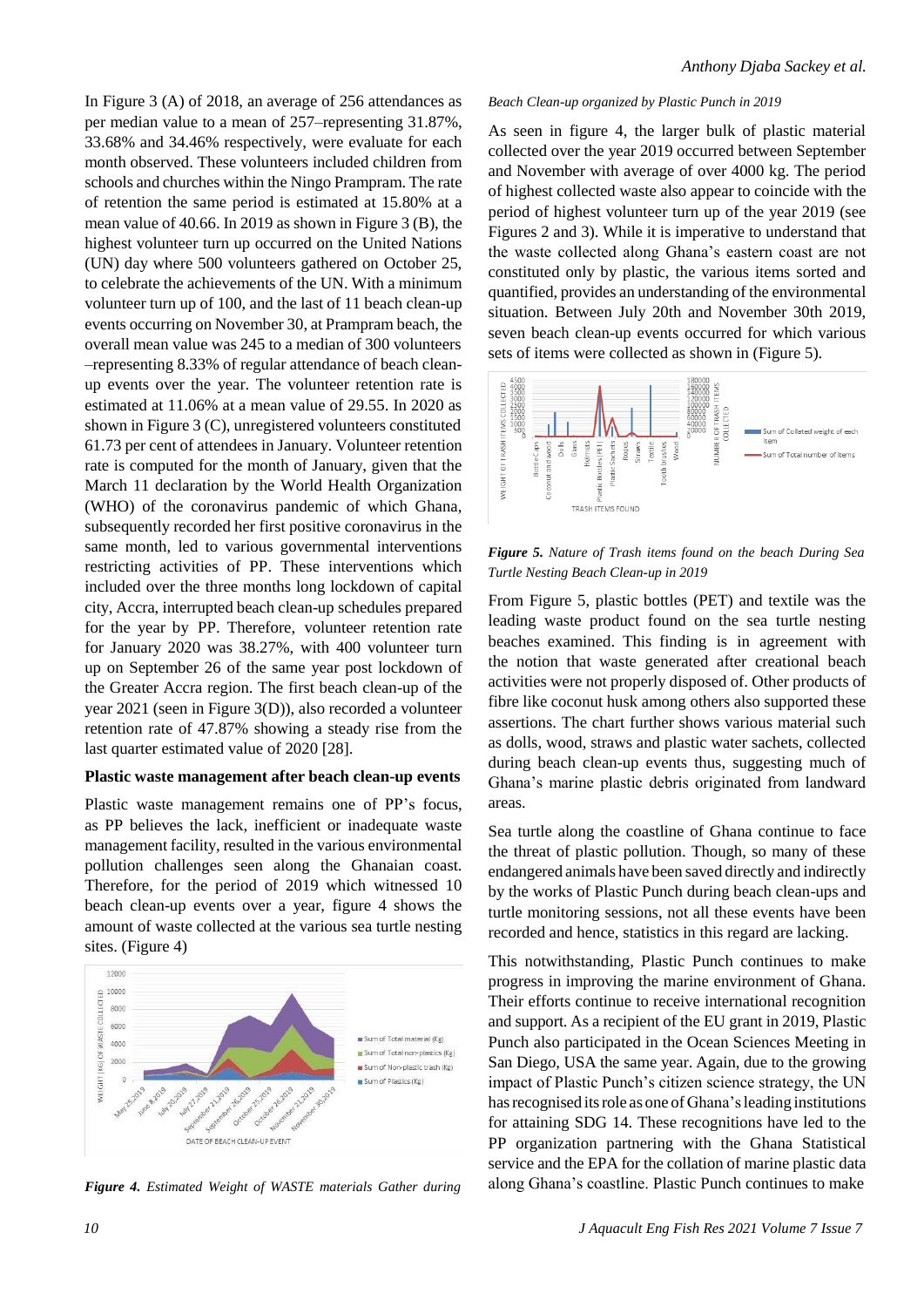effort in community engagement using various tools and services based on sound scientific principles. The latest amongst their effort include the 'Let's Go Green Challenge' in Ghana, seeking to empower the youth with innovative ideas at improving the environment. While Plastic Punch has successfully identified sea turtle nesting sites along the east coastline of Ghana, the organization is yet to track population trend and seasonality of their occurrence at the Ghanaian coast. These efforts are financial and capital intensive [31].

#### **Conclusion**

The study examined the impact Plastic Punch is making as a frontier to the current challenges facing Ghana's effort directed at improving marine environmental sustenance across its coastline –though mainly focusing on sea turtle nesting sites. A comparison of the organization's strategy to governmental strategies seeking to whip societal involvement in addressing the challenge, so deemed vital was examined against sustainable volunteer participation on a regular basis. An understanding of Plastic Punch's centralised citizen science approach showed greater value in terms of purposefulness and effective organisation of beach clean-up events. The strategy also appears to enhance behavioural change for environmental cleanliness through education, art and science. The import of the effect is the enthusiasm drive amongst volunteers who see their noble actions as a direct response to distress calls from various organism along the beach. While Plastic Punch continue to organize clean-up events regularly –successfully, reaching out to all segments of society for volunteers, the government's politically motivated programs on the other hand, fails to drive home effective behavioural change, and do not encourage unionism amongst the various political segments of society in efforts directed at environmental sustenance. The government continue to outsource environmental clean-ups to commercial entities such as Zoomlion Ghana ltd, as it is unable to fully engage with the general public. The Plastic Punch citizen science strategy also ensures citizens are better equipped with right tools and knowledge. Though the National Sanitation Day appear to have ended with change in government in 2016, environmental pollution continues.

CommunityengagementremainapriorityinPlasticPunch's strategic operations, as such beach clean-up activities are a vital part of getting ordinary Ghanaians to participate in solving the current environmental problems. Though, PP does not view beach clean-up events as an end in itself, the efforts appears to draw ordinary volunteers closer to the problem. Therefore, equipping these volunteers with the right tools and knowledge is a step towards behavioural change. The idea is to make a scientist out of every citizen who may come to learn of the problem. Plastic Punch hence, have made available various technological app tools such as the video game and the sea turtle data collection apps, which is currently being piloted. PP continues to carry out public awareness creation through visitations and community clean-up events. Volunteer attendances have also been commensurate with the level of efforts made by the PP organization. While Plastic Punch's activities lean into Corporate Social Responsibility (CSR) of various organizations, their success continue to hinge on efforts that put the responsibility over the environment in the hands of individuals who feel the overwhelming need to see the best of their surrounding environment. Thus, suggesting cooperation amongst likeminded individuals, institutions and groups. The model therefore, appear effective and remain scalable for enhance sustainable marine environmental development across West Africa.

#### **Acknowledgement**

We wish to acknowledge the support from family and friends. We also Thank Plastic Punch organisation for the granting access to aid in this study.

#### **References**

- 1. Ayittah, Desmond. The impact of plastic waste on the marine ecosystem (A case study of the territorial waters of Ghana). 2012.
- 2. IUCN, International Union for [Conservation](https://www.iucn.org/resources/issues-briefs/marine-plastics) of Nature. Marine [plastics. 2018.](https://www.iucn.org/resources/issues-briefs/marine-plastics)
- 3. MESTI NEWS. Ghana to host [International](https://mesti.gov.gh/ghana-host-international-ministerial-conference-marine-litter-plastic-pollution/) [Ministerial](https://mesti.gov.gh/ghana-host-international-ministerial-conference-marine-litter-plastic-pollution/) Conference on marine litter and plastic pollution. 2021.
- 4. SEAQUAL [INITIATIVE.](https://www.seaqual.org/projects/plastic-punch/) Ocean Ccleaning and [recycling](https://www.seaqual.org/projects/plastic-punch/) – Plastic punch. 2018.
- 5. Plastic Punch, NGO. Framework Strategic Plan 2020/2021. 2018.
- 6. Ghana Waste [Platform. Advocacy](https://ghanawasteplatform.org/plastic-punch/) category-Plastic [punch. 2020.](https://ghanawasteplatform.org/plastic-punch/)
- 7. Science & Environment. Plastic punch Ghana presents at [the world](https://www.modernghana.com/news/1047794/plastic-punch-ghana-presents-at-world-ocean-scienc.html) ocean sciences meeting. 2020.
- 8. Savoca MS, McInturf AG, Hazen EL. Plastic ingestion by marine [fish is widespread and increasing. Glob](https://doi.org/10.1111/%20gcb.15533) [Change Biol. 2021; 27:](https://doi.org/10.1111/%20gcb.15533) 2188-2199.
- 9. The Ocean Portal Team and J. [Jambeck.](https://ocean.si.edu/conservation/pollution/marine-plastics) Marine [Plastics.](https://ocean.si.edu/conservation/pollution/marine-plastics) 2018.
- 10. Thevenon F, Carroll C, Sousa J. Plastic debris in the [Ocean: The characterization of marine plastics](file:///C:/Users/omics/Desktop/anthony/10.2305/IUCN.CH.2014.03.en) [and their](file:///C:/Users/omics/Desktop/anthony/10.2305/IUCN.CH.2014.03.en) environmental impacts, Situation Analysis Report. IUCN, Gland, Switzerland. 2014.
- 11. COBSEA, Coordinating body on the seas of East Asia. Marine litter [and plastic](https://www.unep.org/cobsea/what-we-do/marine-litter-and-plastic-pollution) pollution. 2021.
- 12. GESAMP. Guidelines or the monitoring and assessment of plastic litter and microplastics in the